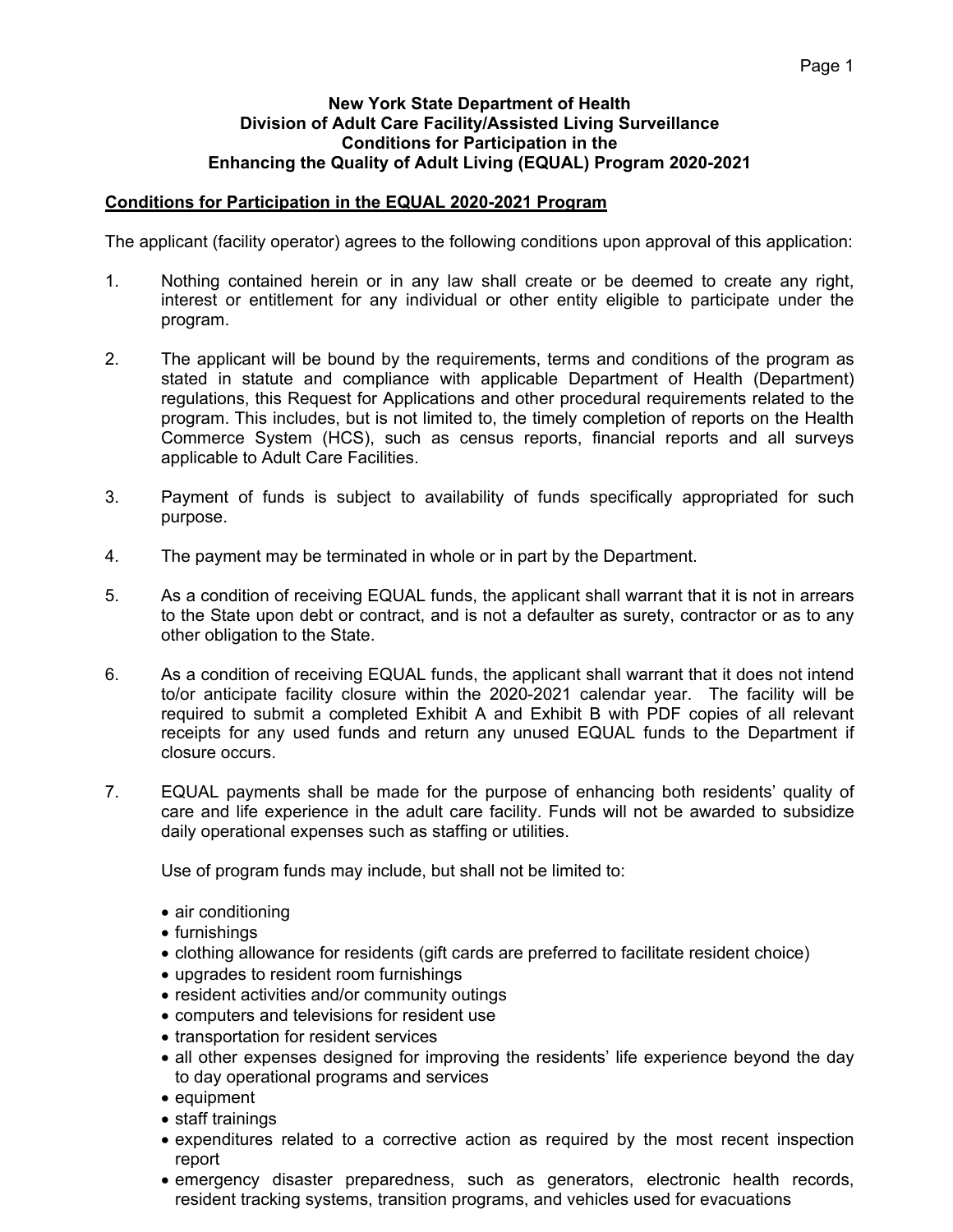• maintenance or repairs to the facility (the Operator is required to check with their Regional Office to determine if a Resident Safety Plan is required prior to initiating work)

The above is not an exhaustive list of allowable expenses. The Department will review all proposals for the acceptable use of program funds with final approval residing with the Department.

- 8. EQUAL payments should be expended within twelve months of receipt of your check on the intended use(s). **Prior approval by the Department is required for any changes to be made in the approved Expenditure Plan and must include documentation to demonstrate resident council approval or, in the absence of a residents' council, approval from a minimum of three (3) residents to demonstrate that they were a part of the decision-making process and are in agreement with the proposed changes.** Note: Enriched Housing programs that do not have a resident council must maintain on file a signed petition similar to the form attached at the end of these instructions.
- 9. EQUAL funds should not be used for expenses incurred retrospectively except that expenditures may be incurred prior to the approval of the facility's application for such fiscal year, provided that: (a) consistent with subdivision three of this section, the residents' council approves such expenditure prior to the expenditure being incurred, and the facility provides with its application documentation of such approval and the date thereof; and (b) the expenditure meets all applicable requirements pursuant to this section and is subsequently approved by the department.
- 10. Payments shall be determined as follows:

**Not Eligible** - The Department may deny any operator that has received official written notice from the Department of a proposed revocation, suspension, limitation or denial of the operator's operating certificate; or proposed assessment of civil penalties; issuance of a Department order, the seeking of equitable relief or the issuance of a Commissioner's Order.

A facility that has received an enforcement notification will not necessarily be denied EQUAL funding this year unless the enforcement notice is for a non-rectifiable endangerment violation as outlined in 486.5(a)(4)(i)-(vi).

- 11. The Department may, at any time, reassess the continued eligibility of an operator to receive an EQUAL payment by failing to meet compliance standards on an ongoing basis.
- 12. Records related to expenditures made under the EQUAL Program must be maintained and made available to the Department for audit purposes. The Department reserves the right to audit expenditures at any time to ensure compliance. Such records include Exhibit must be kept available for review at the facility for a period of at least seven years.
- 13. This application for EQUAL, and any payments resulting from such application, are subject to all laws, rules and regulations promulgated by any federal, state and municipal authority having jurisdiction as the same and may be amended from time to time. The Department reserves its rights in its sole discretion, to modify and/or withdraw this application at any time. All applications are prepared at the sole risk, cost and expense of the applicant.
- 14. Submission of an EQUAL application does not commit the Department to award any payment, to pay any costs incurred in the preparation of responses to such applications, or to procure or contract for any services.
- 15. The Department reserves the right to amend, modify or withdraw the EQUAL Program application and to reject any applications submitted; and may exercise such right at any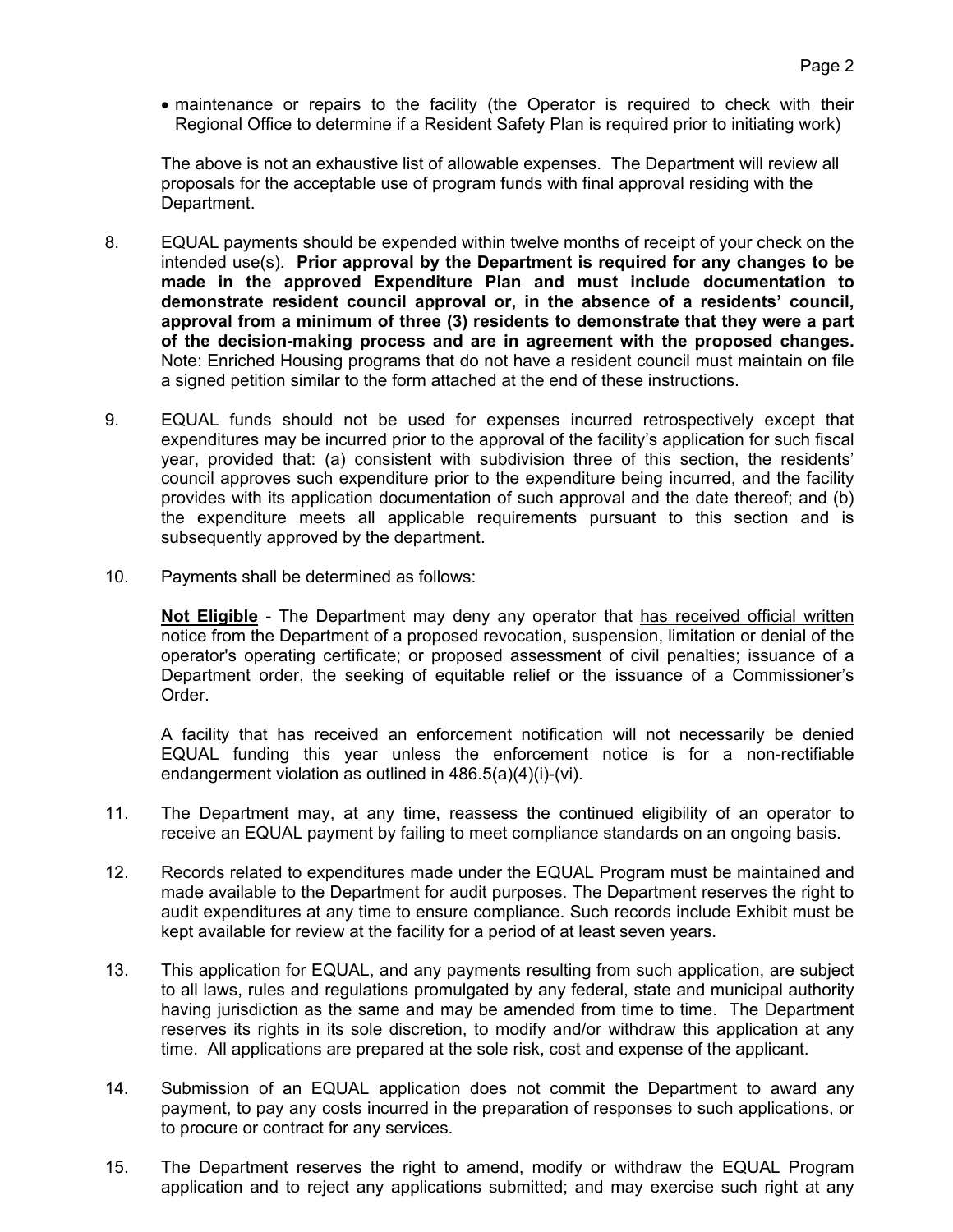time without notice and without liability to any applicant or other parties for their expenses incurred in the preparation of an application or otherwise. Amendments will be prepared at the sole cost and expense of the applicant.

- 16. The Department reserves the right to award payments to as many or as few applicants as it may select, to accept or reject any or all proposals which do not completely conform to the instructions and statutory requirements, and to cancel, in whole or in part, the EQUAL Program applications, if the Department, in its sole discretion, deems it to be in its best interest to do so.
- 17. Submission of an application will be deemed to be the consent of the applicant to any inquiry made by the Department of third parties with regard to the applicant's character, competence, experience or other matters relevant to the proposal.
- 18. The Department reserves the right to request and consider additional information from any applicant beyond that requested or presented in the initial proposal. A payment, if any, may be made on condition of the receipt of any additional information requested.
- 19. Payments under this program will not be processed until all information requested has been received and approved. All issues must be finalized to the satisfaction of the Department before a payment can be authorized. The Department is not liable for any expenses incurred before a payment is issued.
- 20. The facility must submit a 2020-2021 EQUAL Proposed Spending Plan, along with an approval statement signed by the resident council, or where there is no resident council a minimum of three residents verifying approval of the spending plan verifying approval of the spending plan (Section E: Attachments 1,2, & 3, respectively). These Attachments must be submitted via email to EQUAL@health.ny.gov. Applicants must also submit a certification statement demonstrating Original signed attestation forms must remain on file at the facility.
- 21. The Department reserves the right to negotiate as to any aspect of the proposal and if negotiations fail to result in a satisfactory agreement, terminate negotiations or take such action as the Department may deem appropriate.
- 22. The application shall be electronically signed and submitted by an official (Administrator) of the facility authorized to bind the applicant(s). The application shall provide the name(s) of individuals with authority to negotiate and contractually bind the facility. The application will also include, the name, email address, telephone number (including area code) of the contact person for the facility.
- 23. The Department may require reports to be submitted relating to obligations incurred, expenditures made, payments received, and services provided under the EQUAL Program. All reports shall be in such form and detail and shall be submitted at such times as the Department shall prescribe.
- 24. The successful applicant will permit, and shall require its agents, contractors and employees to permit, duly authorized representatives of the Department and the Office of the State Comptroller to inspect all work, materials, records, invoices and other relevant data and records, and to audit the books, records and accounts of the applicant and its agents, contractors and employees pertaining to the EQUAL Program, and for a period of seven years after its termination.
- 25. If an audit or inspection shows that any item of work for which a disbursement has been made was not carried out in full compliance with the terms and conditions of the EQUAL Program, the applicant shall, upon demand of the Department, repay such payment to the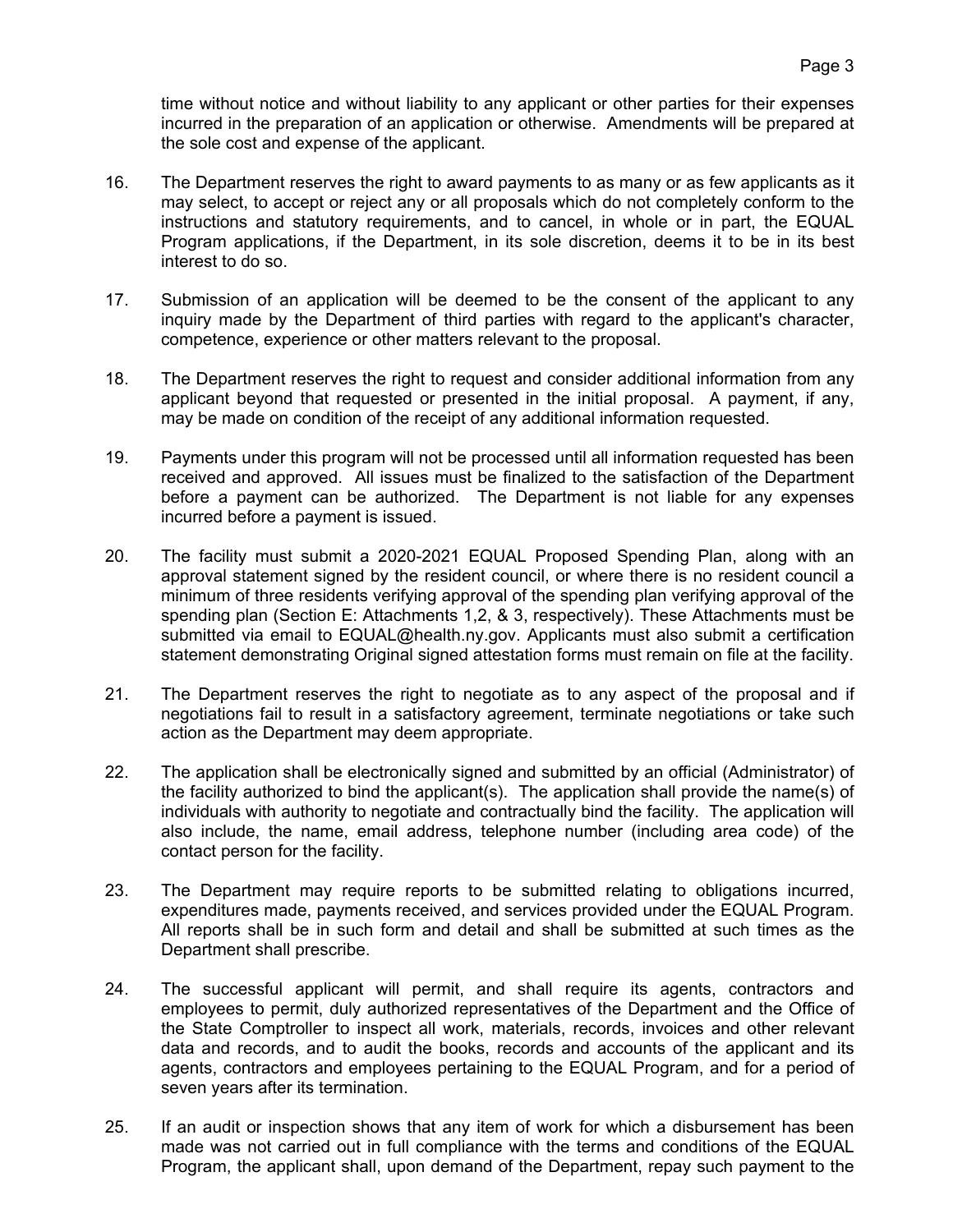Department and/or complete or correct the cited deficiency within the time period specified by the Department.

- 26. The Applicant and the Department agree that the Applicant is an independent entity and not an employee or agent of the Department. The Applicant agrees to indemnify the Department and the State of New York against any loss the Department or the State of New York may suffer when such losses result from claims of any person or organization (excepting the Department and State of New York) injured by the negligent acts or omission of the Applicant, its agents, and/or employees or contractors.
- 27. All reported information is subject to verification. Falsification of reported information may result in disqualification from the program and/or legal proceedings against the facility operator.

# **Components of the EQUAL Application**

Please review and ensure compliance with the three (3) application components described below. Failure to submit all necessary components as instructed may deem your application ineligible for review.

- **Sections A D:** To be completed and electronically submitted through the Health Commerce System.
	- o **Section A: Acknowledgement of Participation**
	- o **Section B: Facility Information**
	- o **Section C: Payment Information**
	- o **Section D: Population Served**

Provide data on residents currently receiving SSI, SSP, SN support and/or Medicaid (with respect to residents of assisted living programs). Those residents receiving a combination of services must only be counted once.

- **Section E:** To be completed and submitted to the EQUAL Bureau Mail Log at equal@health.ny.gov. Includes:
	- o The facility must submit either a copy of their Resident Council Representative Approval of Proposed Spending Plan (Attachment 1) or, for those facilities without a resident council, a Resident Petition in Support of Proposed Use of Funds (Attachment 2). Originals must be maintained on file at the facility.
	- o EQUAL 2020 2021 Proposed Spending Plan (Attachment 3).
- **Secton F**: To be completed and electronically submitted through the Health Commerce System.

## o **Section F: Certifications and Confirmations**

The Facility must provide information, confirmation and certifications regarding previous EQUAL funding, resident involvement in the development and approval of the proposed 2020-2021 EQUAL Spending Plan, and certification of proper use of EQUAL funding. Confirmation of submission of necessary attachments is also required.

## **Other Funding Requirements**

Effective January 1, 2012, in order to do business with New York State, you must have a vendor identification number. As part of the Statewide Financial System (SFS), the Office of the State Comptroller's Bureau of State Expenditures has created a centralized vendor repository called the New York State Vendor File. In the event of an award and in order to initiate a contract with the New York State Department of Health, vendors must be registered in the New York State Vendor File and have a valid New York State Vendor ID.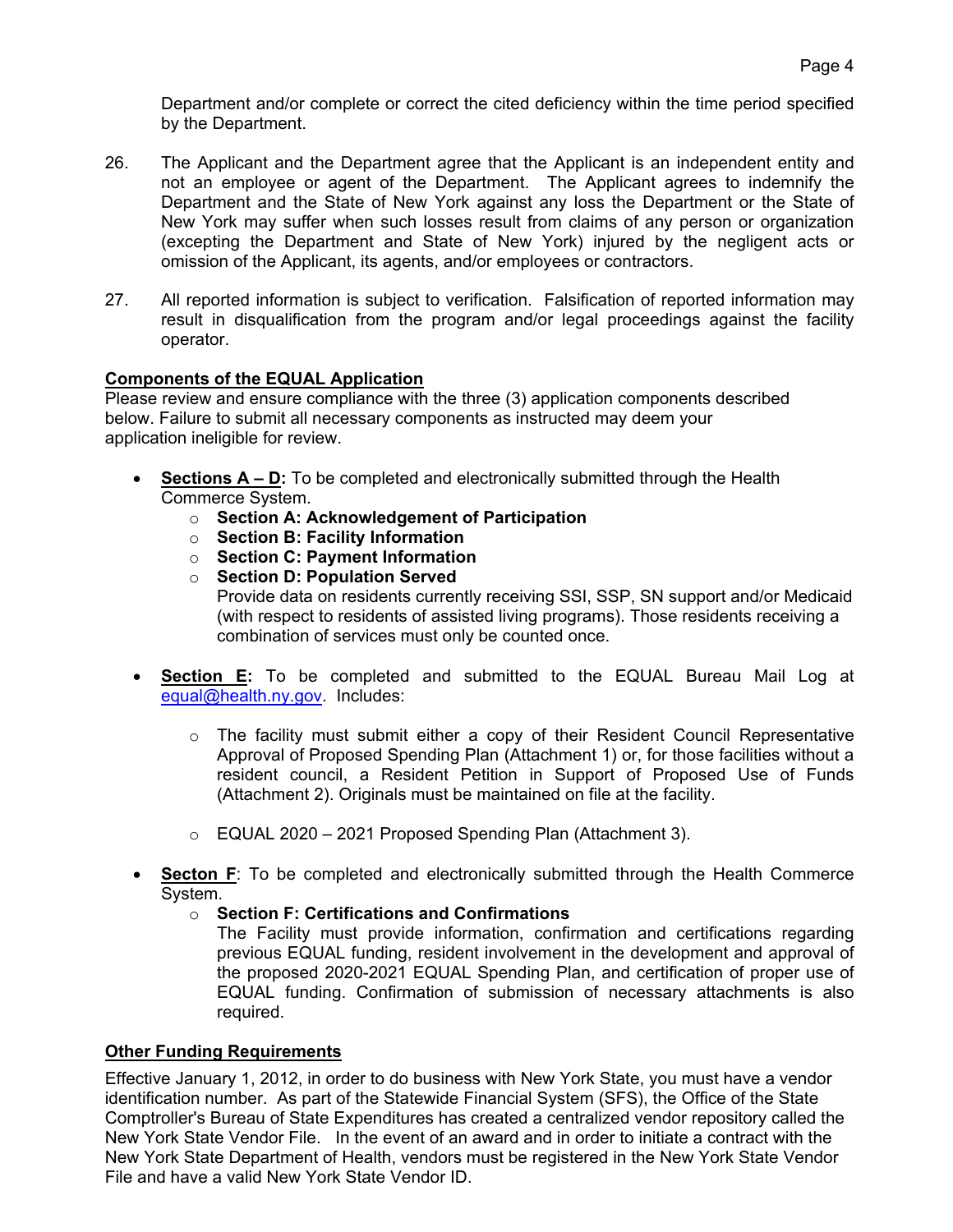## **Please note: A SFS Vendor ID Number is a required component of your application.**

If not enrolled, to request assignment of a Vendor Identification number, please submit a New York State Office of the State Comptroller Substitute Form W-9, which can be found on-line at: http://www.osc.state.ny.us/vendor\_management/forms.htm.

Additional information concerning the New York State Vendor File can be obtained on-line at: http://www.osc.state.ny.us/vendor\_management/index.htm, by contacting the SFS Help Desk at 855-233-8363 or by emailing at helpdesk@sfs.ny.gov.

## **Reporting and Other Required Documentation upon Award:**

- **EXHIBIT A:** Payment and Expenditure Tracking Form (to be completed as expenses are incurred, maintained on file by the facility, and presented to the Department upon request).
- **EXHIBIT B:** EQUAL Program Certification Page (to be completed, certified, and submitted by the facility upon expenditure of EQUAL funds).

**Exhibit A and B must be** submitted to the Department upon disbursement of all EQUAL funds with a PDF copy of all applicable receipts no later than the close of the award period (12 months from date of award).

**\***Failure to submit the required and/or any requested documentation may deem the facility ineligible for future funding opportunities.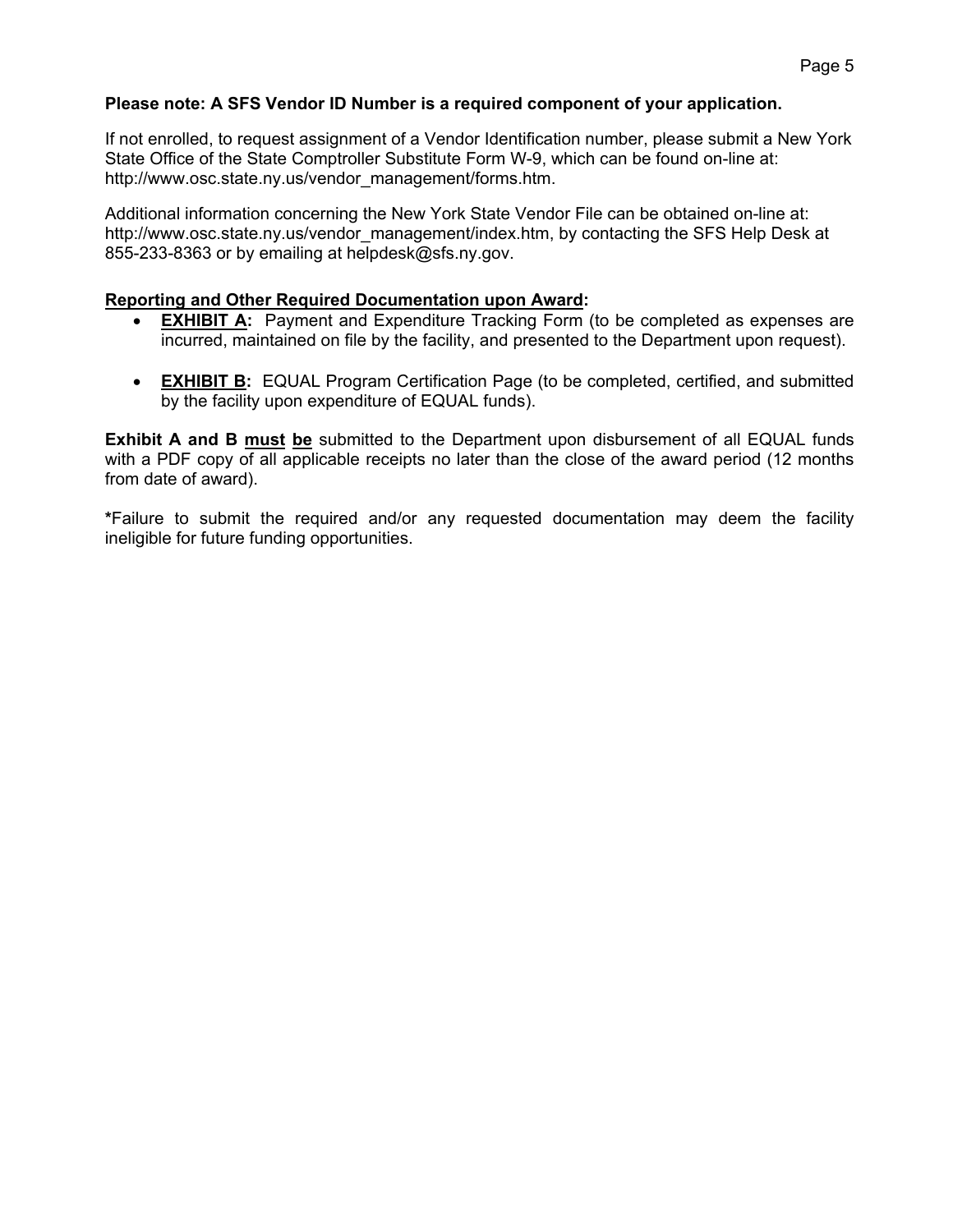## **New York State Department of Health Division of Adult Care Facility/Assisted Living Surveillance Application to Participate in the Enhancing the Quality of Adult Living (EQUAL) 2020 - 2021**

#### **RESIDENT COUNCIL REPRESENTATIVE APPROVAL OF PROPOSED EQUAL 2020-2021 SPENDING PLAN**

|                     | (name of representative), have reviewed the uses of |
|---------------------|-----------------------------------------------------|
| (name of facility), | (operating certificate #)                           |

EQUAL 2020-2021 funds and agree that the proposed use of these funds is consistent with residents'

priorities.

The top three preferences of the residents as determined by the residents include:

| 2       |  |  |  |
|---------|--|--|--|
| ົ<br>s. |  |  |  |

 $\mathcal{L}_\text{max}$  , and the contribution of the contribution of the contribution of the contribution of the contribution of the contribution of the contribution of the contribution of the contribution of the contribution of t

Resident Council Representative **Date** Date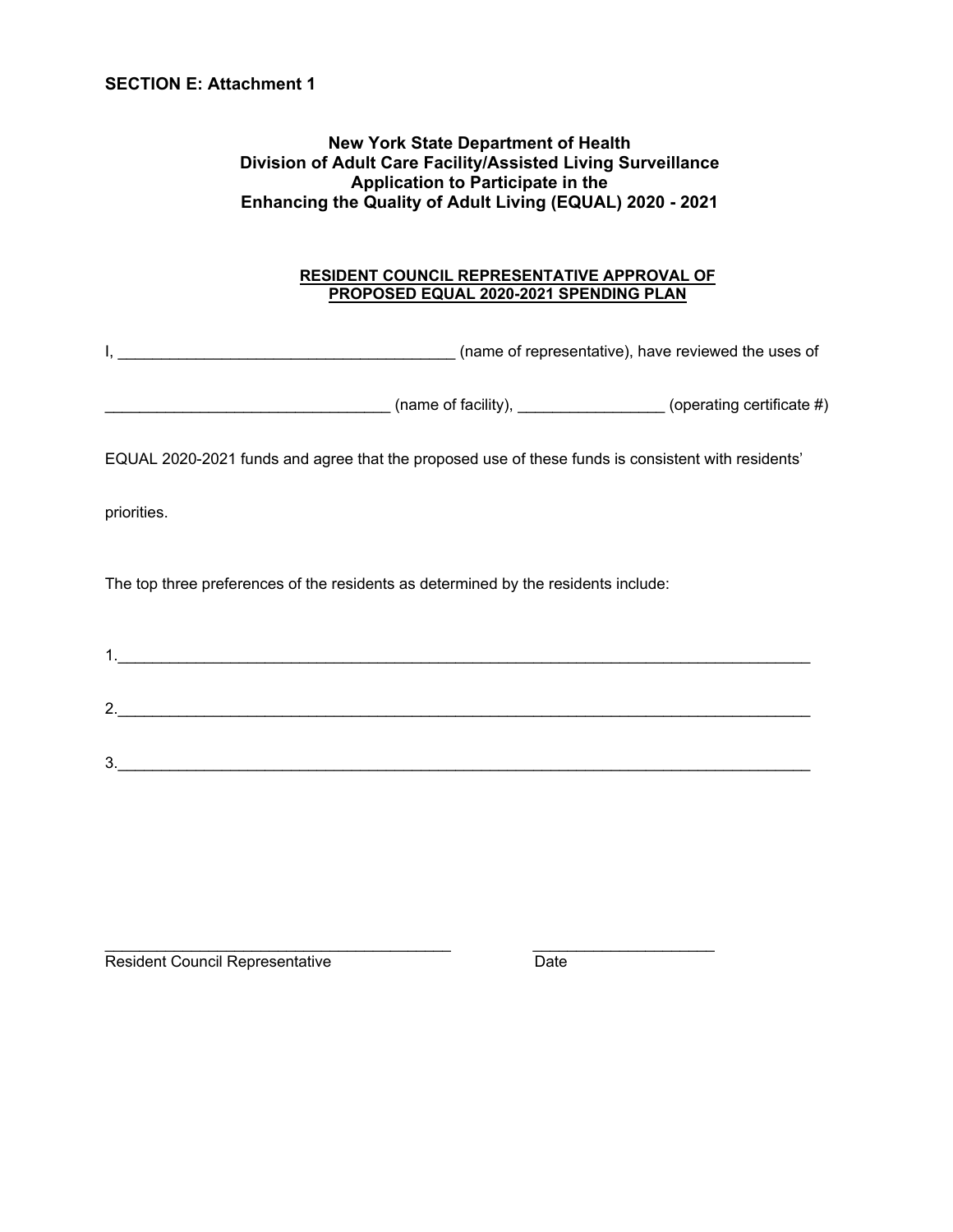## **RESIDENT PETITION IN SUPPORT OF PROPOSED USE OF FUNDS EQUAL 2020-2021 Proposed Spending Plan**

# **REQUIRED FOR ADULT CARE FACILITES WITHOUT RESIDENT COUNCILS**

 $\overline{\phantom{a}}$  , and the contribution of the contribution of the contribution of the contribution of the contribution of the contribution of the contribution of the contribution of the contribution of the contribution of the

| <b>FACILITY NAME</b> |  |
|----------------------|--|
| <b>CERTIFICATE #</b> |  |
| DATE SUBMITTED       |  |

# DESCRIPTION OF EQUAL 2020-2021 SPENDING PROPOSAL THAT ARE CONSISTENT WITH RESIDENT'S PRIORITIES:

Name of Operator (Print) (Date)

Signature of Operator (Title)

necessary)

 $\mathcal{L}_\text{max}$  , and the contribution of the contribution of the contribution of the contribution of the contribution of the contribution of the contribution of the contribution of the contribution of the contribution of t

**RESIDENT NAME (PRINT) SIGNATURE (**Attach additional sheets if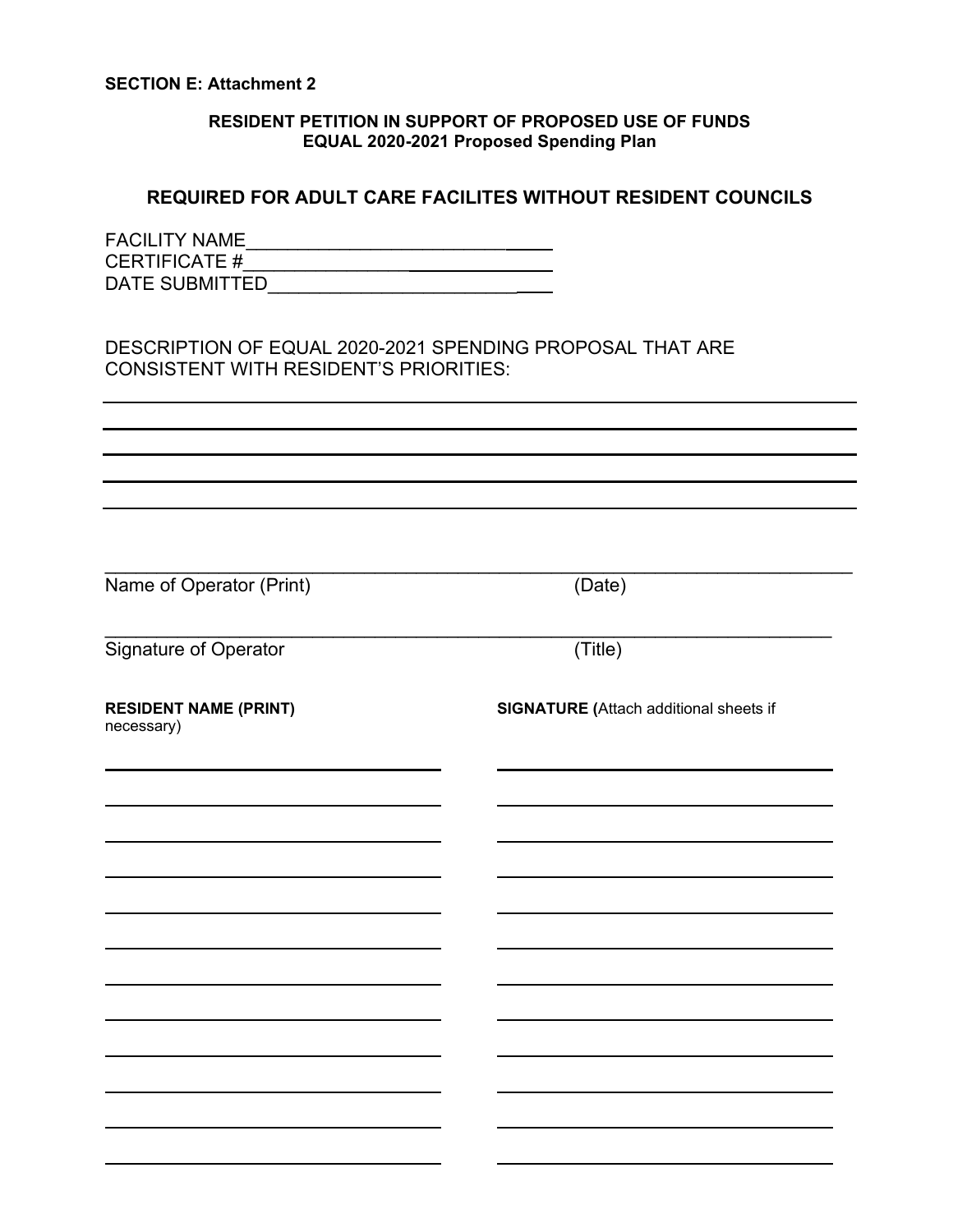## **SECTION E: Attachment 3**

#### **EQUAL 2020-2021 Proposed Spending Plan**

# A. Type of Funding Requested (Select All That Apply):

|  | <b>Capital Improvement Projects</b>                             | <b>Amount Requested:</b> |
|--|-----------------------------------------------------------------|--------------------------|
|  | These funds are used to enhance the physical environment of the |                          |
|  | facility and promote a higher quality of life for residents.    |                          |

| <b>Local Assistance Projects</b>                                                                                                                                                                                                                                                                | <b>Amount Requested:</b> |
|-------------------------------------------------------------------------------------------------------------------------------------------------------------------------------------------------------------------------------------------------------------------------------------------------|--------------------------|
| These funds are used to support improvements to the quality of life<br>for adult care facility residents by funding projects including clothing<br>allowances, resident training to support independent living skills,<br>improvements in food quality, outdoor leisure projects, and cultural, |                          |
| recreational and other leisure events.                                                                                                                                                                                                                                                          |                          |

#### **Total Amount of Funding Request:**

#### **B. Summary Budget**

This form should be used by applicants to provide a detailed budget justification. For each line item provide a full description of the item, justification of the need for the item as it relates to the resident priorities identified and explanation of how costs were determined.

| <b>Budget Line Items</b>                  | Capital<br>Improvement<br><b>Project Funds</b><br><b>Requested</b> | Local<br><b>Assistance</b><br><b>Project Funds</b><br><b>Requested</b> |
|-------------------------------------------|--------------------------------------------------------------------|------------------------------------------------------------------------|
|                                           |                                                                    |                                                                        |
|                                           |                                                                    |                                                                        |
|                                           |                                                                    |                                                                        |
|                                           |                                                                    |                                                                        |
|                                           |                                                                    |                                                                        |
|                                           |                                                                    |                                                                        |
|                                           |                                                                    |                                                                        |
|                                           |                                                                    |                                                                        |
| <b>Total Requested Per Funding Source</b> |                                                                    |                                                                        |
| <b>Total Funding Requested</b>            |                                                                    |                                                                        |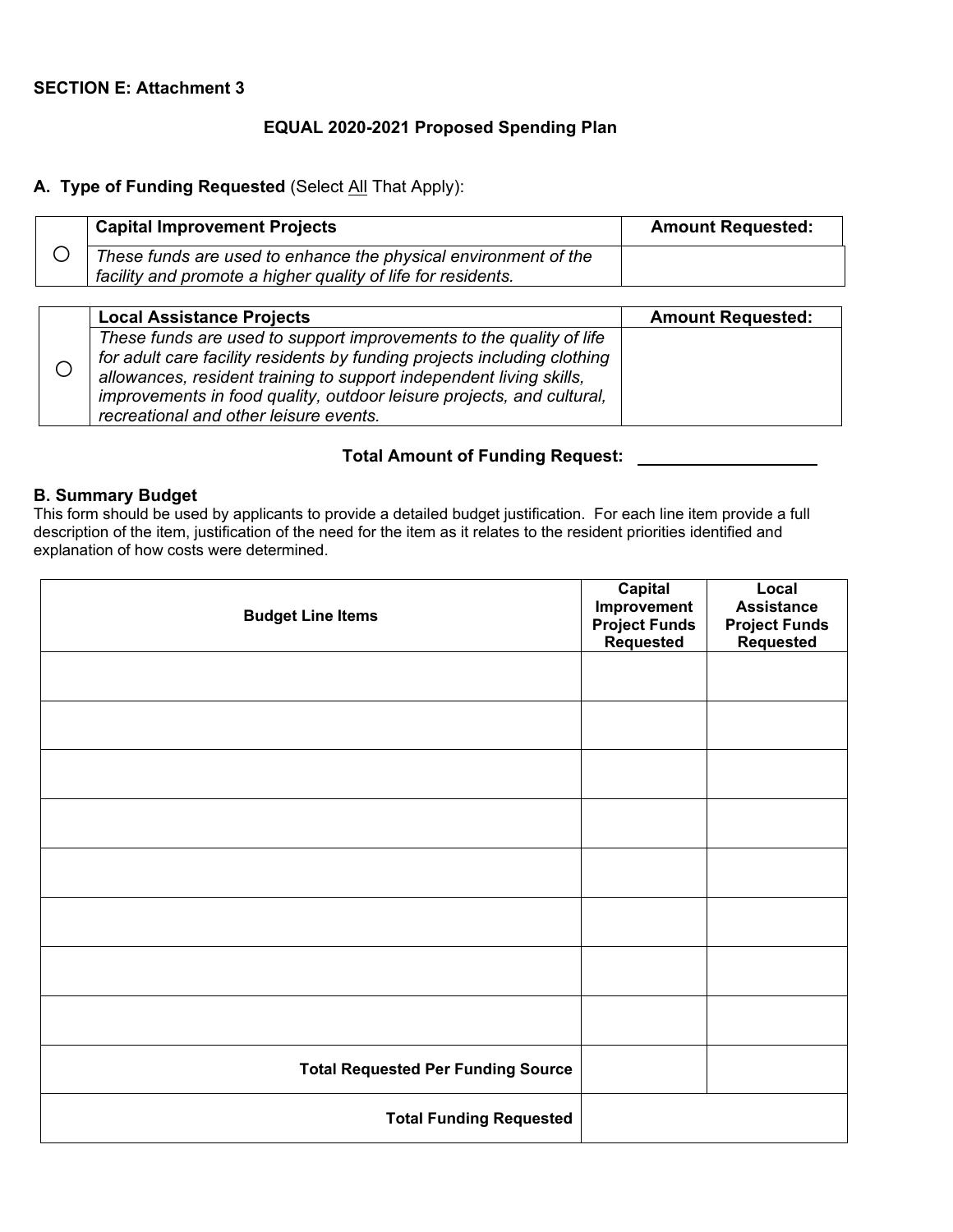# EXHIBIT A

# **2020-2021 EQUAL Payment and Expenditure Tracking Form**

| <b>Capital Improvement Projects</b>                       | <b>Total Award Amount</b>                         |                               |                               |                |
|-----------------------------------------------------------|---------------------------------------------------|-------------------------------|-------------------------------|----------------|
| <b>Budget item</b>                                        | <b>Approved</b><br><b>Budget</b><br><b>Amount</b> | Date of<br><b>Expenditure</b> | <b>Amount</b><br><b>Spent</b> | <b>Balance</b> |
|                                                           |                                                   |                               |                               |                |
|                                                           |                                                   |                               |                               |                |
|                                                           |                                                   |                               |                               |                |
|                                                           |                                                   |                               |                               |                |
|                                                           |                                                   |                               |                               |                |
| Total Capital Improvement Funds Spent & Balance Available |                                                   |                               | \$                            | \$             |

| Aide to Localities (ATL) | <b>Total Award Amount</b>                         |                               |                               |                |
|--------------------------|---------------------------------------------------|-------------------------------|-------------------------------|----------------|
| <b>Budget item</b>       | <b>Approved</b><br><b>Budget</b><br><b>Amount</b> | Date of<br><b>Expenditure</b> | <b>Amount</b><br><b>Spent</b> | <b>Balance</b> |
|                          |                                                   |                               |                               |                |
|                          |                                                   |                               |                               |                |
|                          |                                                   |                               |                               |                |
|                          |                                                   |                               |                               |                |
|                          |                                                   |                               |                               |                |
|                          | Total ATL Funds Spent & Balance Available   \$    |                               |                               | \$             |

| I certify that all expenditures reported (or payments requested) are for appropriate purposes and in accordance<br>with the agreement set forth in the application and executed contract. |       |  |
|-------------------------------------------------------------------------------------------------------------------------------------------------------------------------------------------|-------|--|
| Name:                                                                                                                                                                                     |       |  |
| Title:                                                                                                                                                                                    |       |  |
| Signature:                                                                                                                                                                                | Date: |  |